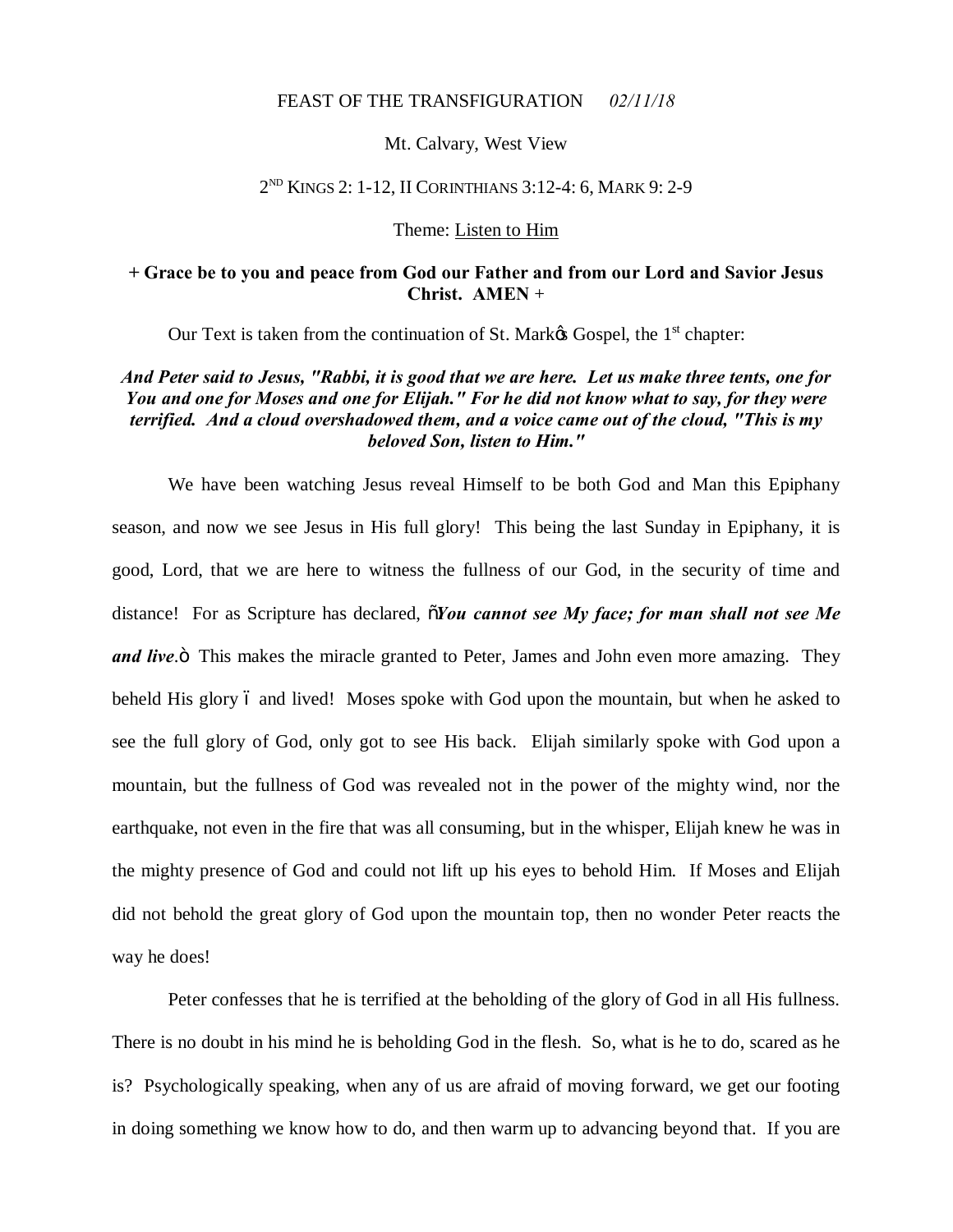afraid of heights, how do you start combating that fear? You begin with something you know how to do 6 stairs at your house, let us say 6 then you advance to more stairs until you are comfortable doing the stairs at the statue of Liberty. If you are afraid of the ocean, you start with a wading pool, and advance to the deep end, then a creek, then a river, then a lake. Surviving all this, you then head out to the ocean, hopefully avoiding the rip tide.

Peter, trying to find something that he can do that can honor His God $\alpha$  presence and also that of the Honorable Moses and the Highly Esteemed Elijah, offers up the building project of three tents. After all he is a carpenter 6 no wait, he is a *fisherman*! As far as we know, all he knows what to do is fish! He is still in his training to be a fisher of men! Where did this offer to build anything come from? Well, he could not rightly ask the three of them if they would like to head to the lake for some relaxing fishing exposition. First off, because they would have to leave the mountain. Secondly, where is the material they need for fishing? Boat, poles, worms; wait they used nets. Oh, right. You are going to ask the God of all creation if He would like to do manual labor in pulling in a net! That is a smart thing to do! As for ancient Moses and Elijah, you really want them to have to pull in smelly fish and separate them all? Maybe Peter, James and John could do all the work and the Saintly three can sit back and enjoy their relaxation time, but how much honor is that, really?

No, the closest things Peter knows what to do to honor God $\alpha$  presence is to celebrate the Festival of booths, where they had to build temporary structures to dwell in around the temple. So, it is entirely possible that Peter was quite able to build said booths but why if He wanted Jesus, Moses and Elijah to hang around would his structures be temporary? My assumption is that he expected the Saintly three to be temporary. After all, if you were residing in the eternal dwellings, would you want to come back here to this vale of tears and hang around? Not me.

That is the miracle of Jesusø presence here on earth 6 He did not need to come here of His own necessity. He could have left us to our sins and condemnation for that is fully what we

-2-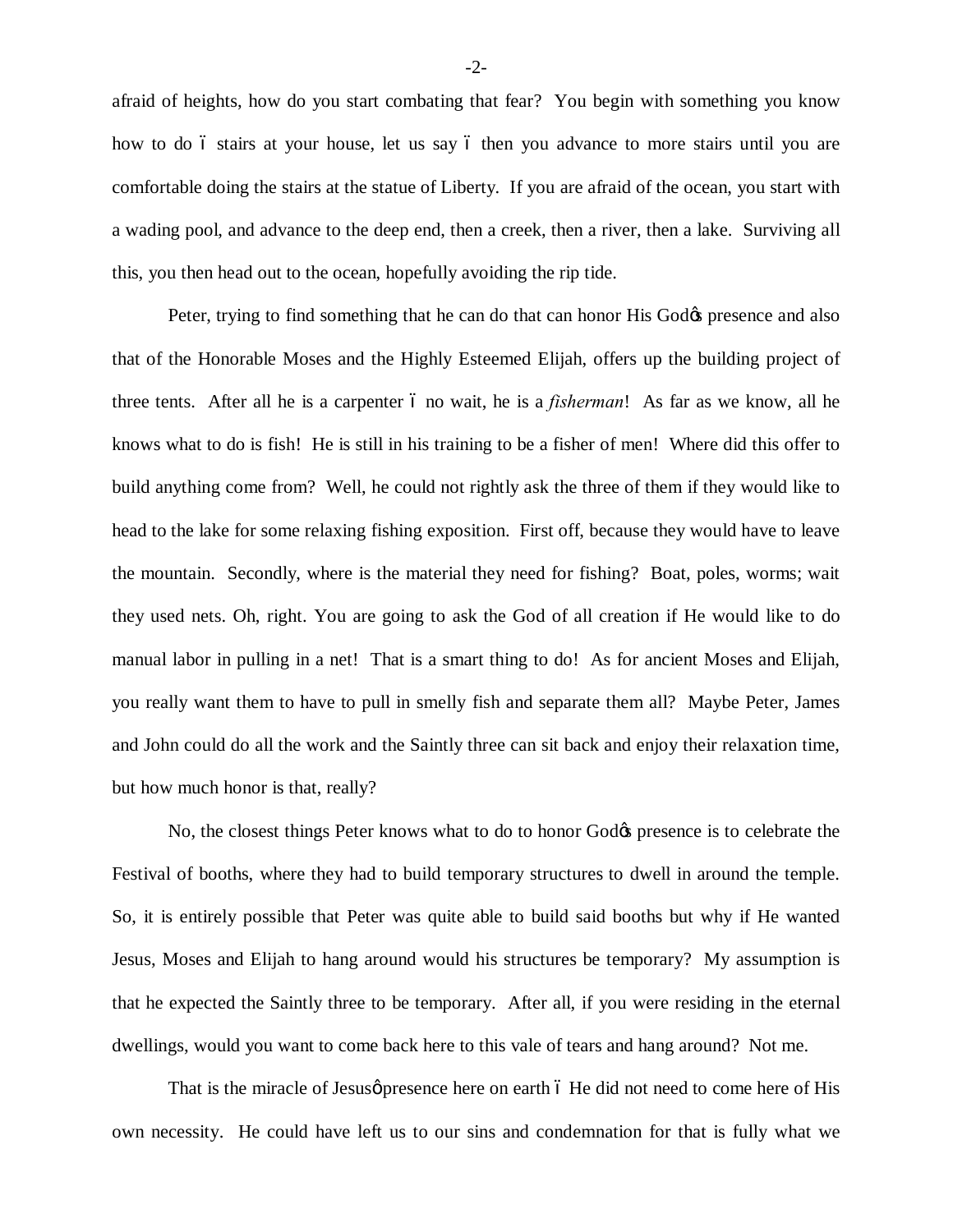deserve for our folly. We have sinned in thoughts words and deeds 6 every single one well known to the Father in heaven. There is no escaping it; we have sinned and deserve His righteous wrath and manifold punishments, yet Jesus came to end all this. Jesus came not to make it a temporary fix, but a permanent eternal removal of sins so that your eternal life may be true and real as your baptism, as His body and blood is here for you to eat and to drink this day. Indeed, there is no work to be done by you for this salvation 6 no building of booths necessary. Your faith has saved you now; faith in the Water and the Word; faith in the real presence; faith in the promise of everlasting life for those who repent and believe the Gospel of Jesus Christ living the sinless life that you cannot and shedding His blood to cover those sins forever.

But in order for this faith to save, so that we do not muck stuff up with our own actions or desires, we need to heed again the voice from the enveloping cloud,  $\tilde{o}$ *This is my beloved Son, listen to Him.*  $\ddot{o}$  Indeed, we need to listen to Him. He alone has the Words to eternal life. We look to no other, no council, no pope, no man to understand salvation, though there are men that can explain it well. Yet, to understand salvation and the purpose of Jesus being transfigured before us, all we need is the Word. We need not Moses oshiny face, not Elijahos mantle (or cloak in this new ESV we use), not even an angeløs presence. We need only the Word of God, that is unveiled through faith in the Cross of Jesus. The light truly has shined out of darkness, and made you have knowledge of God in the face of Jesus Christ.

To this end, we commend ourselves to service to God and neighbor, for those without the faith in Christ truly are perishing. They will not get some chariots of fire to bring them at the last second in a whirlwind up into heaven. They need to see the image of God for salvation, and that is simply you, living your life in Christ. Doing good when you can and offering the Word in all you do. In His most Holy Name we pray. **AMEN**.

# + AND NOW MAY THE PEACE OF GOD WHICH SURPASSES ALL UNDERSTANDING KEEP YOUR HEARTS AND MINDS IN UNION WITH CHRIST JESUS. AMEN+ Offering / Prayers

-3-